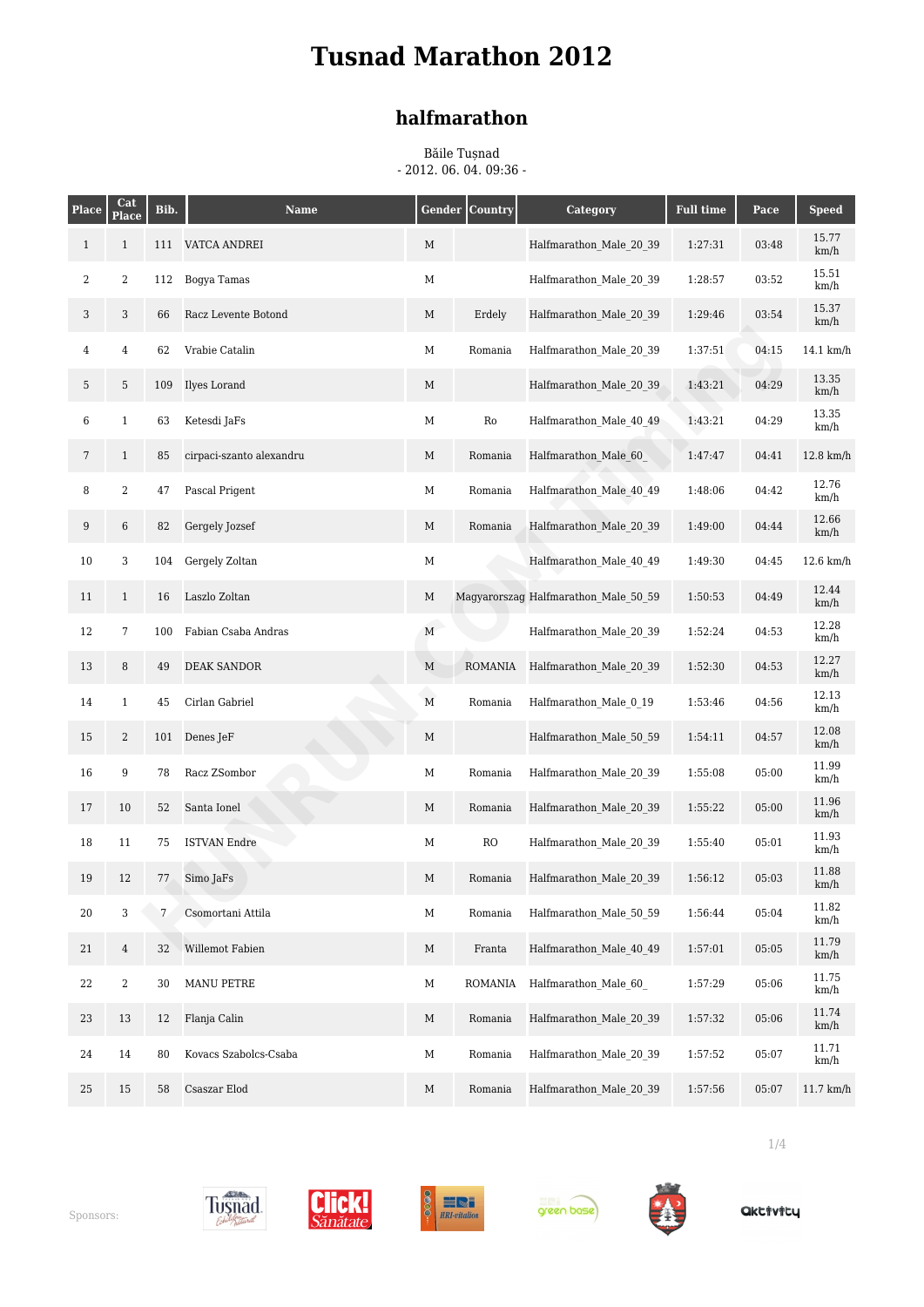### **halfmarathon**

Băile Tușnad - 2012. 06. 04. 09:36 -

| <b>Place</b> | Cat<br>Place   | Bib. | <b>Name</b>         |             | <b>Gender Country</b> | Category                             | <b>Full time</b> | Pace  | <b>Speed</b>  |
|--------------|----------------|------|---------------------|-------------|-----------------------|--------------------------------------|------------------|-------|---------------|
| 26           | $\overline{4}$ | 69   | KOVACS ATTILA       | M           | RO                    | Halfmarathon Male 50 59              | 1:58:19          | 05:08 | 11.66<br>km/h |
| 27           | 16             | 61   | Balint Ralf Herman  | $\mathbf M$ | Romania               | Halfmarathon Male 20 39              | 1:58:27          | 05:09 | 11.65<br>km/h |
| 28           | 5              | 44   | Sipos Istvan        | M           |                       | Magyarorszag Halfmarathon Male 50 59 | 1:59:55          | 05:12 | 11.51<br>km/h |
| 29           | 6              | 19   | Tigyi Laszlo        | M           | Hungary               | Halfmarathon Male 50 59              | 2:00:14          | 05:13 | 11.48<br>km/h |
| 30           | 5              | 46   | Vasiliu Radu Andrei | $\mathbf M$ | Romania               | Halfmarathon Male 40 49              | 2:00:32          | 05:14 | 11.45<br>km/h |
| 31           | 6              | 79   | cernat danut        | $\mathbf M$ | romania               | Halfmarathon Male 40 49              | 2:01:13          | 05:16 | 11.38<br>km/h |
| 32           | $\overline{7}$ | 25   | Nemet Zoltan        | M           |                       | Magyarorszag Halfmarathon Male 40 49 | 2:02:50          | 05:20 | 11.23<br>km/h |
| 33           | 17             | 68   | Szakallos Robert    | M           | Romania               | Halfmarathon Male 20 39              | 2:02:52          | 05:20 | 11.23<br>km/h |
| 34           | 18             | 83   | Taras Eugen         | М           | Romania               | Halfmarathon Male 20 39              | 2:03:45          | 05:22 | 11.15<br>km/h |
| 35           | 7              | 39   | Szapek Bela         | M           | Hungary               | Halfmarathon Male 50 59              | 2:04:04          | 05:23 | 11.12<br>km/h |
| 36           | 8              | 23   | Felfoldi Sandor     | M           | Magyar                | Halfmarathon Male 40 49              | 2:05:01          | 05:26 | 11.04<br>km/h |
| 37           | 8              | 24   | Vass Sandor         | $\mathbf M$ | Romania               | Halfmarathon Male 50 59              | 2:05:05          | 05:26 | 11.03<br>km/h |
| 38           | 3              | 105  | Szekeres Ferenc     | $\mathbf M$ |                       | Halfmarathon Male 60                 | 2:05:11          | 05:26 | 11.02<br>km/h |
| 39           | 9              | 18   | Nagy Sandor         | $\mathbf M$ | Romania               | Halfmarathon Male 40 49              | 2:05:17          | 05:26 | 11.01<br>km/h |
| 40           | 19             | 74   | Marius Istrate      | M           | Romania               | Halfmarathon Male 20 39              | 2:08:35          | 05:35 | 10.73<br>km/h |
| 41           | 9              | 65   | Bota Ioan           | M           | Romania               | Halfmarathon Male 50 59              | 2:09:16          | 05:37 | 10.68<br>km/h |
| 42           | 20             | 59   | cretu costel        | М           | Romania               | Halfmarathon Male 20 39              | 2:09:57          | 05:39 | 10.62<br>km/h |
| 43           | 21             | 22   | Pantis Mihai        | M           | Romania               | Halfmarathon Male 20 39              | 2:10:21          | 05:40 | 10.59<br>km/h |
| 44           | 22             | 107  | Cojocaru George     | M           |                       | Halfmarathon Male 20 39              | 2:10:42          | 05:40 | 10.56<br>km/h |
| 45           | 23             | 86   | Kiss Attila         | M           | Romania               | Halfmarathon Male 20 39              | 2:10:44          | 05:41 | 10.56<br>km/h |
| 46           | $\overline{4}$ | 29   | Marcze Ferenc       | $\mathbf M$ | Hungary               | Halfmarathon Male 60                 | 2:15:14          | 05:52 | $10.2$ km/h   |
| 47           | 24             | 33   | Szoo Attila         | $\mathbf M$ |                       | Magyarorszag Halfmarathon Male 20 39 | 2:15:20          | 05:53 | $10.2$ km/h   |
| 48           | $10\,$         | 51   | Zarnescu Ion        | $\mathbf M$ | Romania               | Halfmarathon Male 50 59              | 2:17:38          | 05:59 | 10.03<br>km/h |
| 49           | 5              | 87   | Constantinescu Ioan | M           | Romania               | Halfmarathon Male 60                 | 2:19:42          | 06:04 | 9.88 km/h     |
| 50           | 10             | 110  | Sukosd Jozsef       | $\mathbf M$ |                       | Halfmarathon Male 40 49              | 2:20:43          | 06:07 | 9.81 km/h     |











**Qktivity** 

2/4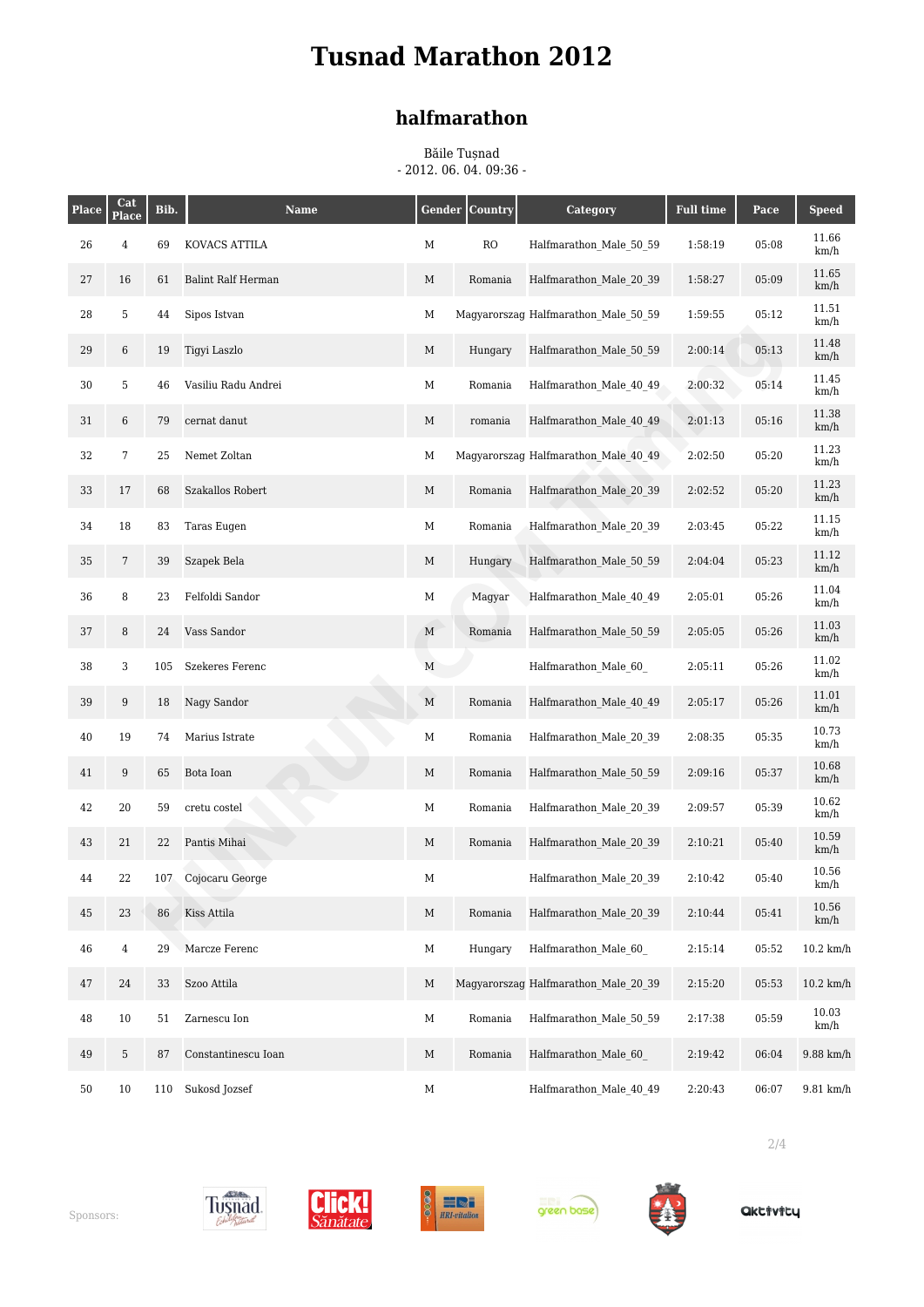### **halfmarathon**

Băile Tușnad - 2012. 06. 04. 09:36 -

| <b>Place</b> | Cat<br>Place     | Bib.             | <b>Name</b>             | <b>Gender</b>  | Country        | <b>Category</b>         | <b>Full time</b> | Pace  | <b>Speed</b>     |
|--------------|------------------|------------------|-------------------------|----------------|----------------|-------------------------|------------------|-------|------------------|
| 51           | 25               | 67               | Suciu Cristian          | M              | Romania        | Halfmarathon Male 20 39 | 2:20:55          | 06:07 | 9.79 km/h        |
| 52           | 26               | 53               | Marius Milescu          | $\mathbf M$    | Romania        | Halfmarathon Male 20 39 | 2:21:39          | 06:09 | 9.74 km/h        |
| 53           | 11               | 106              | Kabafalvi Sandor        | M              |                | Halfmarathon Male 50 59 | 2:23:32          | 06:14 | $9.61$ km/h      |
| 54           | 11               | 36               | Gavaller Jozsef         | $\mathbf M$    | Hungary        | Halfmarathon Male 40 49 | 2:24:25          | 06:16 | 9.56 km/h        |
| 55           | 12               | 56               | balint jaFs             | M              | Romania        | Halfmarathon Male 50 59 | 2:32:13          | 06:37 | 9.07 km/h        |
| 56           | 12               | 84               | Egyed Gyozo             | $\mathbf M$    | Romania        | Halfmarathon Male 40 49 | 2:32:19          | 06:37 | $9.06$ km/h      |
| 57           | 13               | 5                | <b>CRACANA MARIUS</b>   | M              | <b>ROMANIA</b> | Halfmarathon Male 40 49 | 2:33:17          | 06:39 | $9 \text{ km/h}$ |
| 58           | 14               | 73               | Fabian Zoltan           | $\mathbf M$    | Romania        | Halfmarathon Male 40 49 | 2:40:36          | 06:58 | 8.59 km/h        |
| 59           | 13               | 41               | Keszi Jozsef            | M              | Magyar         | Halfmarathon Male 50 59 | 2:41:37          | 07:01 | 8.54 km/h        |
| 60           | $\boldsymbol{2}$ | 43               | Cretu Costel-Ionut      | $\mathbf M$    | Romania        | Halfmarathon Male 0 19  | 2:49:02          | 07:20 | 8.16 km/h        |
| 61           | 15               | 55               | Hegedus Pal             | M              | romania        | Halfmarathon Male 40 49 | 2:58:47          | 07:46 | 7.72 km/h        |
|              |                  | $\boldsymbol{2}$ | Damian Ioan             | $\mathbf M$    | Romania        | Halfmarathon Male 50 59 |                  |       |                  |
|              |                  | 34               | Tudor Ciumara           | $\mathbf M$    | Romania        | Halfmarathon_Male_20_39 |                  |       |                  |
|              |                  | 15               | Burlacu                 | $\overline{M}$ | Romania        | Halfmarathon Male 0 19  |                  |       |                  |
|              |                  | 71               | Szep Zoltan             | M              | Romania        | Halfmarathon Male 20 39 |                  |       |                  |
|              |                  | 8                | simion giani            | $\mathbf M$    | romania        | Halfmarathon Male 40 49 |                  |       |                  |
|              |                  | 10               | Albert Levente          | M              | Romania        | Halfmarathon Male 20 39 |                  |       |                  |
|              |                  | 11               | anea iulian             | $\mathbf M$    | romania        | Halfmarathon Male 20 39 |                  |       |                  |
|              |                  | 28               | Mihail Petrov           | M              | Romania        | Halfmarathon Male 20 39 |                  |       |                  |
|              |                  | $\mathbf{1}$     | Abdula Esin             | $\mathbf M$    | Romania        | Halfmarathon_Male_20 39 |                  |       |                  |
|              |                  | 35               | Goane Constantin Daniel | M              | Romania        | Halfmarathon Male 20 39 |                  |       |                  |
|              |                  | 9                | Deri BerFld             | $\mathbf M$    | Romania        | Halfmarathon Male 20 39 |                  |       |                  |
|              |                  | 50               | VATCA ANDREI            | $\mathbf M$    | <b>ROMANIA</b> | Halfmarathon Male 20 39 |                  |       |                  |
|              |                  | 76               | JaFs Istvan-Szilard     | $\mathbf M$    | Romania        | Halfmarathon_Male_20_39 |                  |       |                  |
|              |                  | 13               | lazar ciprian           | $\mathbf M$    | romania        | Halfmarathon Male 20 39 |                  |       |                  |











3/4

**Qktivity**